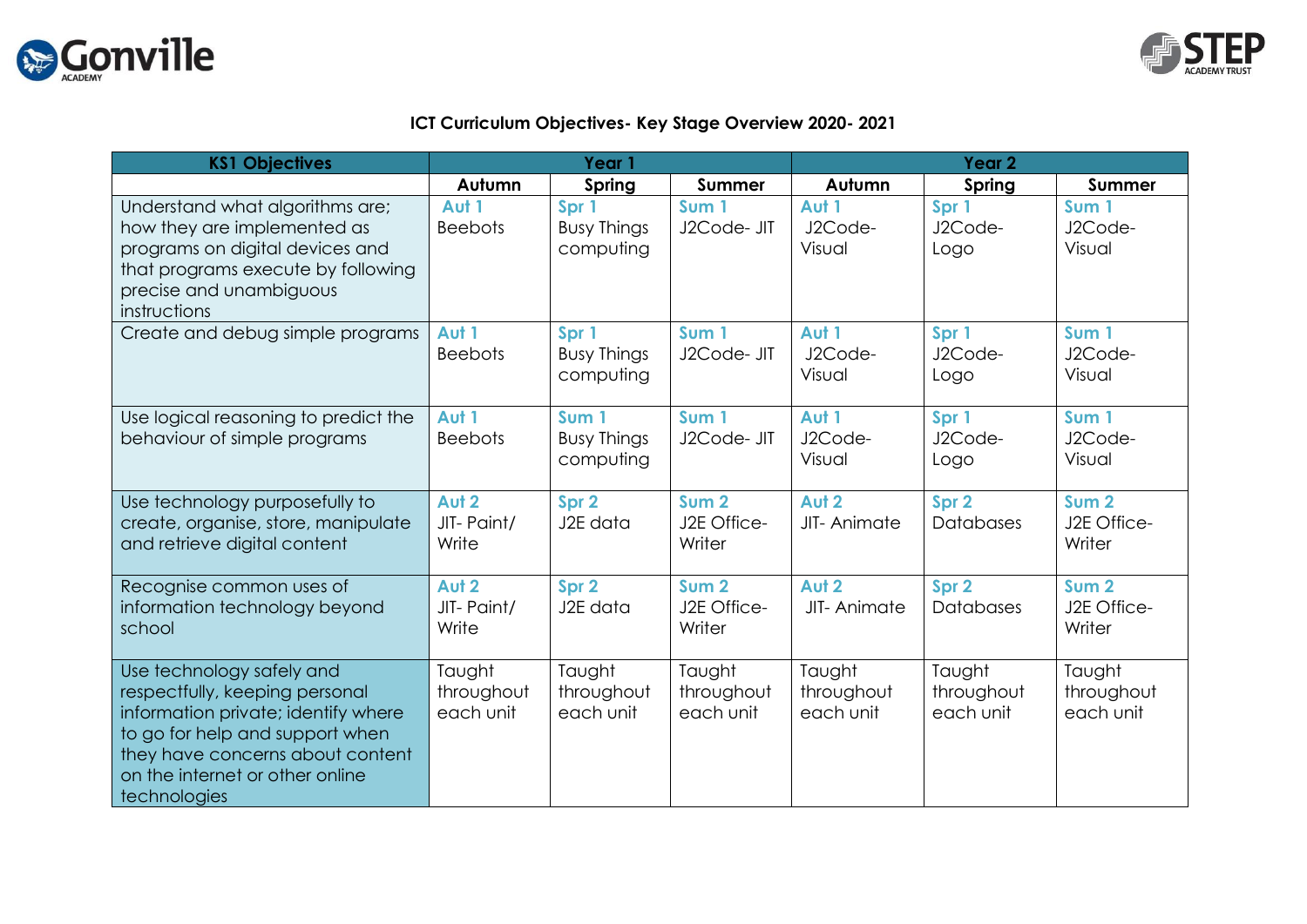



| <b>LKS2 Objectives</b>                                                                                                                                                                                                                                                                                 | Year <sub>3</sub>                 |                                                 |                                                                | Year 4                                       |                                                 |                                                             |
|--------------------------------------------------------------------------------------------------------------------------------------------------------------------------------------------------------------------------------------------------------------------------------------------------------|-----------------------------------|-------------------------------------------------|----------------------------------------------------------------|----------------------------------------------|-------------------------------------------------|-------------------------------------------------------------|
|                                                                                                                                                                                                                                                                                                        | Autumn                            | Spring                                          | Summer                                                         | Autumn                                       | Spring                                          | Summer                                                      |
| Design write and debug programs that<br>accomplish specific goals,solve<br>problems by decomposing them in smaller<br>parts                                                                                                                                                                            | Aut 1<br>J2Code-Visual            | Spr 1<br>Busy Things,<br>Coding Units 1,<br>2,3 | Sum <sub>1</sub><br>J2Code-Visual                              | Aut 2<br>J2Code- Visual                      | Spr 2<br>Busy Things,<br>Coding Units 1,<br>2,3 | Sum <sub>2</sub><br>Busy Things,<br>Coding Units 3,<br>4, 5 |
| Use sequence, selection and repetition in<br>programs                                                                                                                                                                                                                                                  | Aut 1<br>J2Code-Visual            | Spr 1<br>Busy Things,<br>Coding Units 1,<br>2,3 | Sum 1<br>J2Code-Visual                                         | Aut 2<br>J2Code-Visual                       | Spr 2<br>Busy Things,<br>Coding Units 1,<br>2,3 | Sum <sub>2</sub><br>Busy Things,<br>Coding Units 3,<br>4, 5 |
| Use logical reasoning to explain how some<br>simple algorithms work and to detect and<br>correct errors in algorithms and programs                                                                                                                                                                     | Aut 1<br>J2Code-Visual            | Spr 1<br>Busy Things,<br>Coding Units 1,<br>2,3 | Sum <sub>1</sub><br>J2Code-Visual                              | Aut 2<br>J2Code-Visual                       | Spr 2<br>Busy Things,<br>Coding Units 1,<br>2,3 | Sum <sub>2</sub><br>Busy Things,<br>Coding Units 3,<br>4, 5 |
| Use technology safely, respectfully and<br>responsibly; recognise acceptable/<br>unacceptable behaviour; identify a range<br>of ways to report concerns about content<br>and contact                                                                                                                   | Taught<br>throughout<br>each unit | Taught<br>throughout<br>each unit               | Taught<br>throughout<br>each unit                              | Taught<br>throughout<br>each unit            | Taught<br>throughout<br>each unit               | Taught<br>throughout<br>each unit                           |
| use search technologies effectively,<br>appreciate how results are selected and<br>ranked, and be discerning in evaluating<br>digital content                                                                                                                                                          | Aut 2<br>J2E Office-<br>Writer    | Spr 2<br>Abode Spark                            |                                                                |                                              | Spr 1<br>J2E Office-<br>Spreadsheet             | Sum 1<br>Adobe Spark                                        |
| Understand computer networks including<br>the internet; how they can provide multiple<br>services, such as the world wide web; and<br>the opportunities they offer for<br>communication and collaboration                                                                                              | Aut 2<br>J2E Office-<br>Writer    | Spr 2<br>Abode Spark                            | Sum <sub>2</sub><br>Busy Things-<br>Music,<br>Composing        | Aut 1<br>J2E-Spotlight<br>J2E Office- Writer |                                                 | Sum <sub>1</sub><br>Adobe Spark                             |
| Select, use and combine a variety of<br>software (including internet services) on a<br>range of digital devices to design and<br>create a range of programs, systems and<br>content that accomplish given goals,<br>including collecting, analysing, evaluating<br>and presenting data and information | Aut 2<br>J2E Office-<br>Writer    | Spr 2<br>Abode Spark                            | Sum <sub>2</sub><br><b>Busy Things-</b><br>Music,<br>Composing | Aut 1<br>J2E-Spotlight<br>J2E Office- Writer | Spr 1<br>J2E Office-<br>Spreadsheet             | Sum 1<br>Adobe Spark                                        |